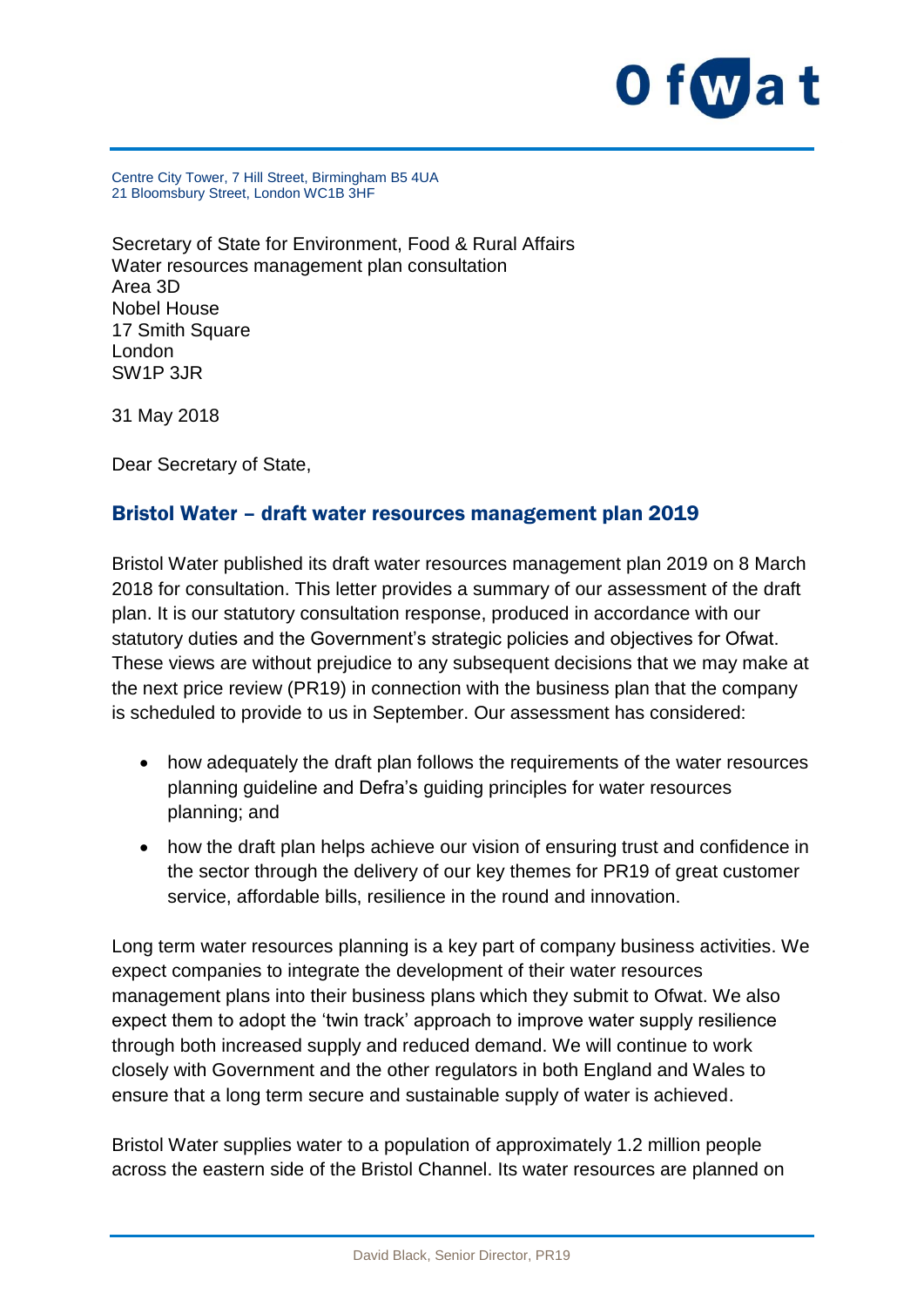the basis of a single integrated zone and it predicts a deficit in the future, without additional action to reduce demand or provide additional supplies. This means there would be insufficient water to maintain supply to customers in some severe drought conditions. The deficit is driven by the increasing demand and a reduction in the amount of water the company can take from the environment.

The Bristol Water plan demonstrates good practice in terms of the scale and breadth of its customer participation activities and there have been significant improvements in approach since the previous plan in 2014. While the majority of Bristol Water's plan is in line with our expectations and good practice, there are areas of the plan where we are not convinced, on the basis of the evidence provided, that the plan delivers in the best interests of customers. In particular:

- The level of ambition for demand management is limited in the medium to long term when compared with other companies. This needs to be considered further and justified in the final plan. For example:
	- o Leakage reduction in the draft plan is 14% by 2025 and then stays flat for the remainder of the planning period. There is limited evidence customers support this level or that it reflects the evidence of the high importance that customers place upon leakage reduction.
	- o Bristol Water has above industry average per capita consumption (PCC) throughout the planning period. The water efficiency options for households appear to be relatively unambitious with only minor falls in company average PCC over the planning period, from 141 l/h/d in 2020 to 127 l/h/d by 2045.
- Water trading options or third party options have not been selected in the preferred options within the draft plan, though the company intends to identify further trading options during the consultation period. In the final plan we expect the company to have considered whether earlier trading options could be beneficial. We note that the reduced export and potential import from Wessex Water both need further consideration, along with other potential trading and third party options.

Further details on these points are outlined in the annex to this letter alongside more detailed comments on different areas of the draft plan.

I look forward to seeing these points addressed in Bristol Water's statement of response and final plan.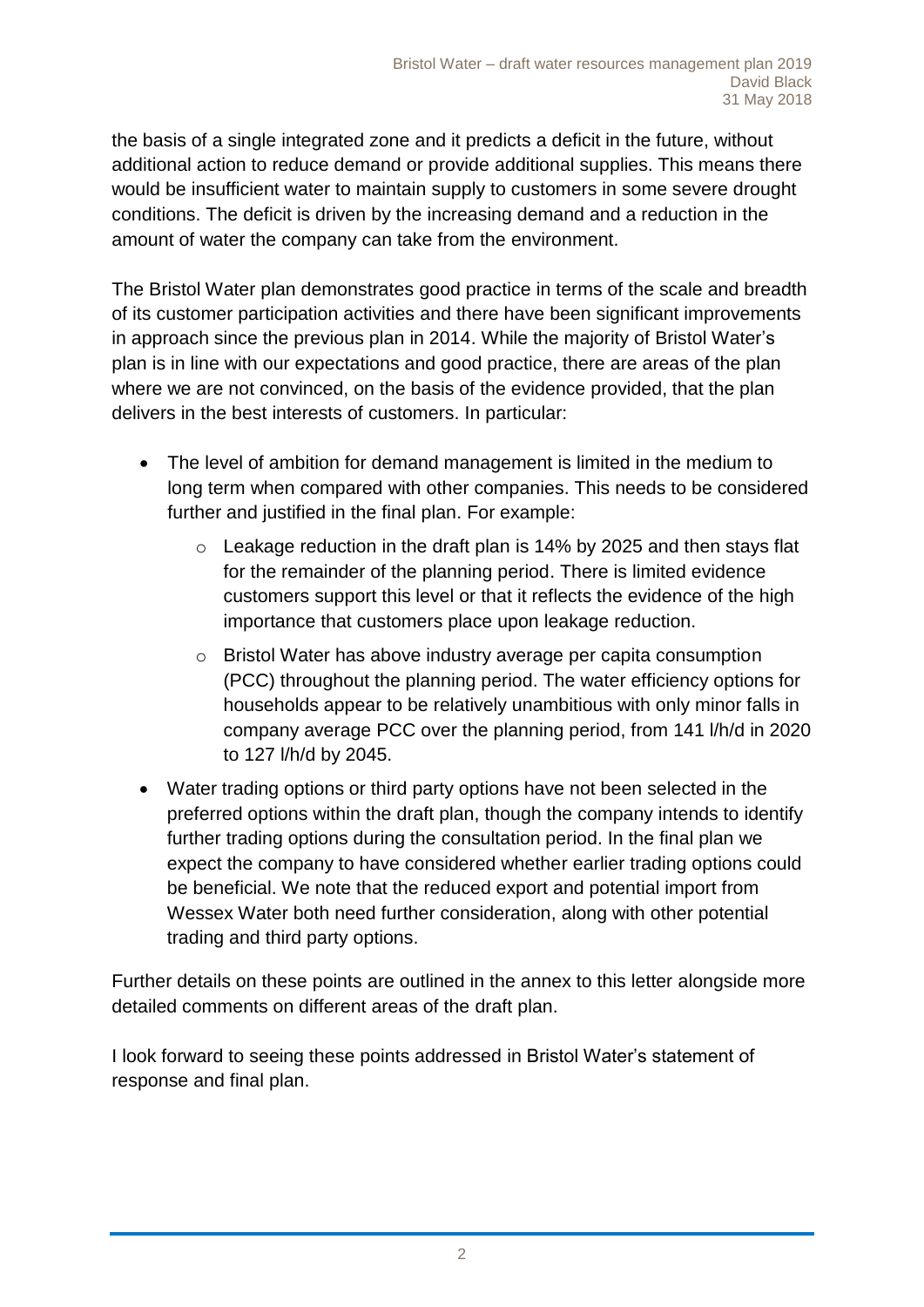Yours sincerely

 $\overline{A}$ 

David Black Senior Director, PR19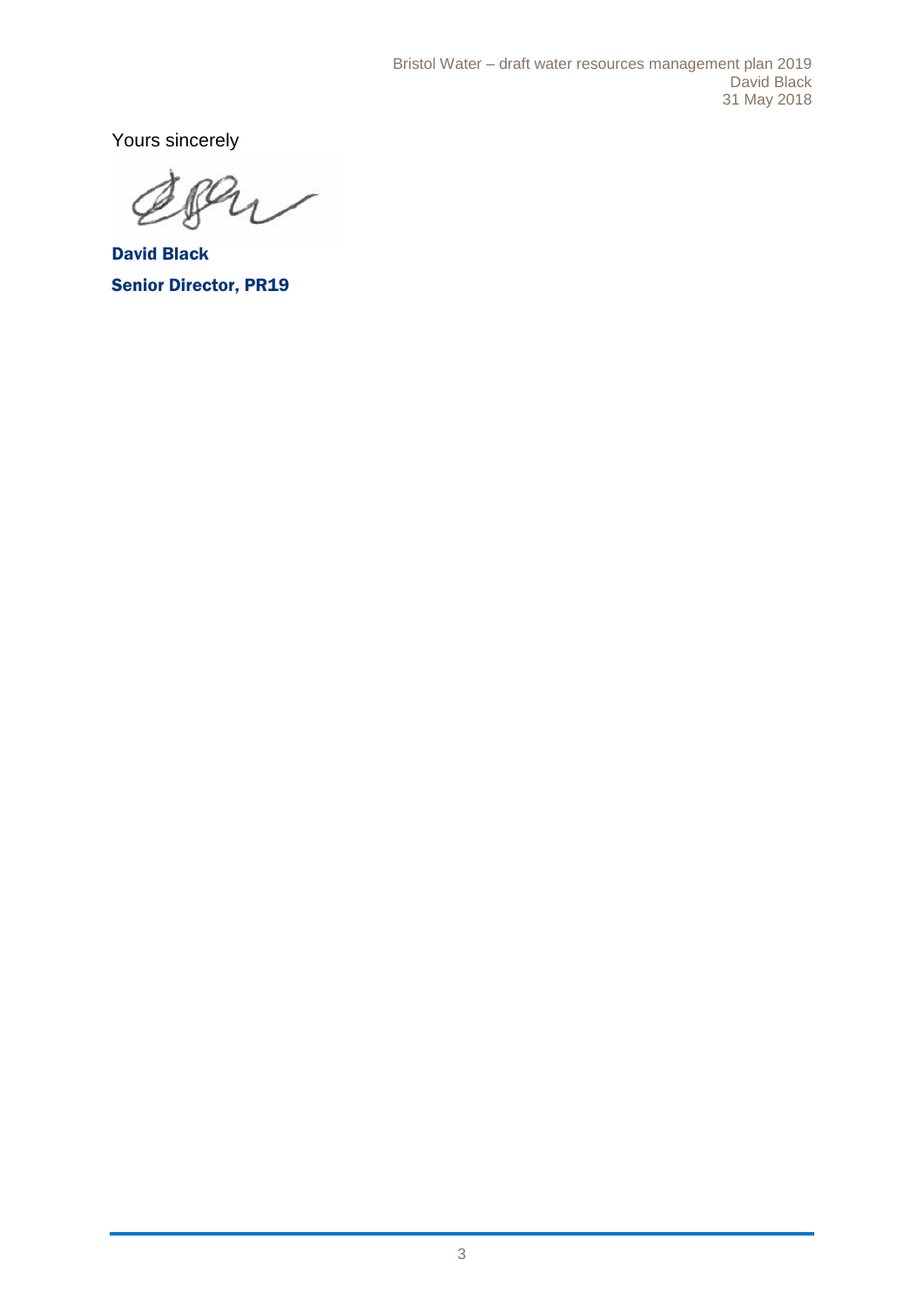# Annex

In this annex we outline further details on the points raised in our main letter alongside more detailed comments on different areas of the draft plan. Our points reflect our assessment approach and cover:

- **1. Plan building blocks:** The overall approach to the development of the draft plan in line with the technical guidance and broader resilience issues.
- 2. Customer participation: The type and quality of interaction with customers and the impact this has had on the draft plan formulation and proposals.
- 3. Demand forecast: How the company has considered the impacts of population growth, leakage and water efficiency in its demand forecast.
- 4. Supply forecast: How the company has considered climate change, abstraction licences changes and transfers in its supply forecast.
- **5. Forecast uncertainty:** The robustness of the draft plan in accommodating uncertainties in the demand and supply forecasts.
- 6. Supply-demand balance: The robustness of the overall need for water, if any, and the scenario testing applied to this assessment.
- **7. Options:** The approach taken to identifying and screening options for both supply and demand, including identification of trades and third party options.
- 8. Decision making: The decision making tools, preferred programme development process and accompanying assurance processes.
- 9. National and regional considerations: The interaction and consistency with national studies and regional groups (where relevant).

# 1. Plan building blocks

Bristol Water has adequately explained its approach to draft plan development and adopted methods and used data appropriate to the scale and complexity of its problem. However, the company needs to provide greater clarity on elements of both drought and non-drought resilience. In particular:

- The company has identified its intention to further investigate and confirm whether it is resilient to a 1-in-200 year drought. It appears from the initial assessment that the plan is resilient to this scenario, however, the company plans further analysis to confirm this. The results of this analysis and assurance of the result should be provided in the final plan.
- Bristol Water does not appear to have considered non-drought resilience in the development of the draft plan. For example, potential risks around the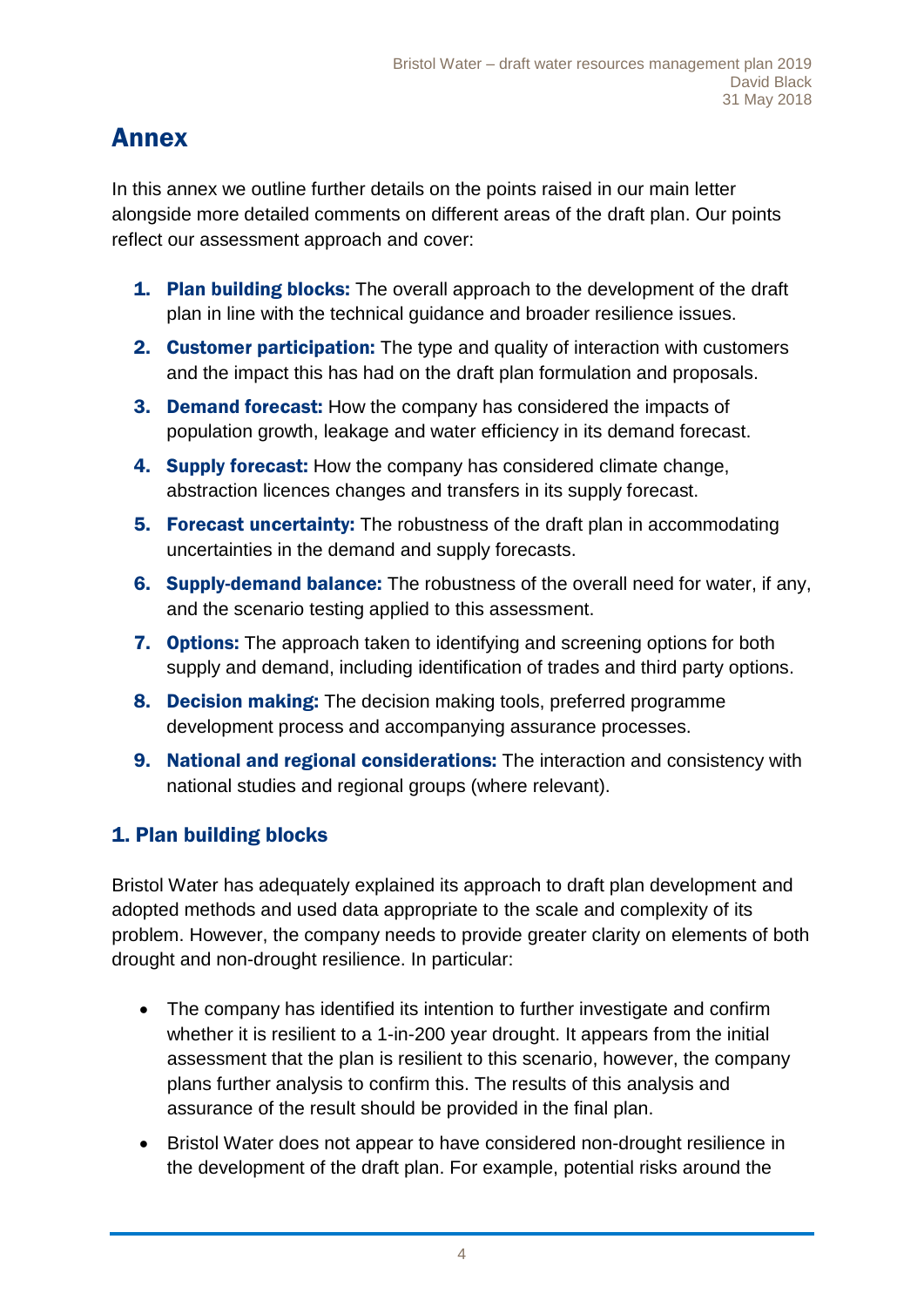Gloucester & Sharpness Canal are discussed in terms of impact on supply caused by climate change and the potential for restrictions in a drought. In the final plan Bristol Water should further clarify how this and other risks, such as flooding and freeze-thaw, impact its supply system.

#### 2. Customer participation

Bristol Water has demonstrated a strong focus on customer engagement and the company has provided a clear summary of the outputs of its research. This includes the use of wide ranging techniques, including gamification using option 'top trump' cards. However, we have concerns about the explanation of levels of service and demand management solutions during this process. Further specific comments:

- The plan is well structured and easy to navigate and use of section summaries for each chapter help increase accessibility. The company has also produced a separate short non-technical summary document to enable customers and non-technical stakeholders to understand the most important aspects of the plan and to provide feedback.
- We welcome that Bristol Water has used a wide ranging customer consultation to inform its decision making and general engagement for business activities. The variety of methods used include focus groups, surveys, interviews, desk reviews, deliberative research, interactive online tools, experiments and outreach events.
- While customers appear to be satisfied with current levels of service, it is recognised that the lack of experience of a drought in recent memory may influence these opinions. Further considerations:
	- $\circ$  The company has levels of service for severe customer restrictions at the lower end of the industry, such as 1-in-100 year for level 4 restrictions, such as standpipes. In the final plan the company should provide evidence of customer understanding of the costs and benefits of further mitigation of risk, including whether comparative data with other companies was provided, and whether this impacts upon customer views.
	- $\circ$  As Bristol Water intends to further investigate its level of service with respect to emergency drought measures, the company should clarify in its final plan how the final stated level relates to its customer preferences.
- Customers appear to have been engaged on their option preferences to support plan development, identifying demand management through leakage reduction and water efficiency as a priority. However, it is unclear how the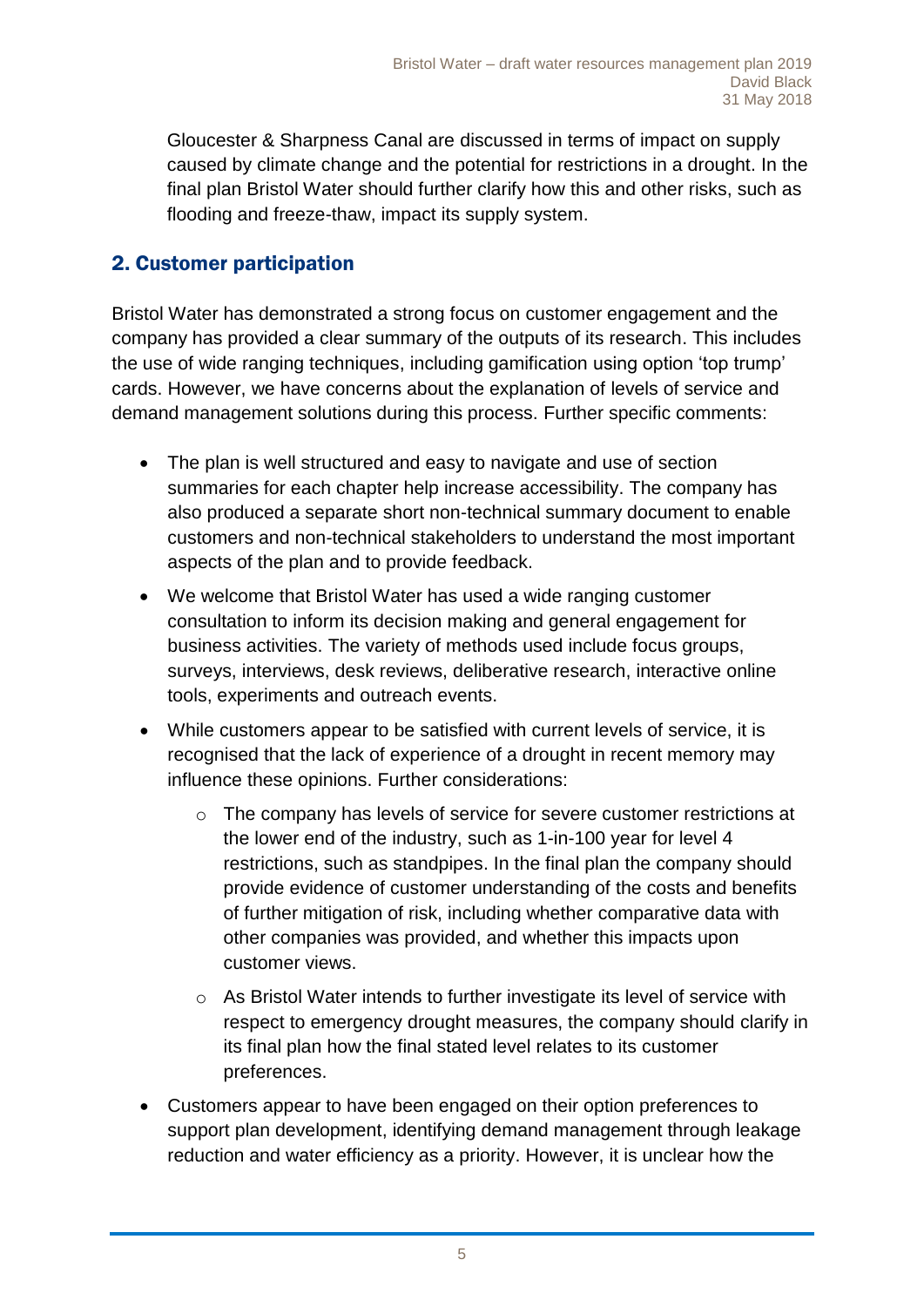customer research has influenced the preferred programme. This requires further clarity in the final plan.

- It is unclear if the bill impact of the proposed programme has been presented to customers and whether this had an impact on their views, or on the preferred plan. The final plan should clarify how the bill impact discussion has been presented to customers.
- The company's Customer Challenge Group (CCG), the Bristol Water Challenge Panel, has been involved in challenging the ongoing customer participation programme. The draft plan provides a description of this and we expect this to continue for the final plan.

#### 3. Demand forecast

Bristol Water appears to have implemented an appropriate approach to demand forecast development. However, there are concerns about the approach taken for household demand forecasting and the lack of non-household engagement. In particular:

- Bristol Water uses trend-based forecasts to determine its household demand, which it notes are only slightly different to the local authority plan-based data. While the company indicate that further work to test scenarios with higher demand is planned, we expect the final plan to further justify the decision to adopt this approach.
- Bristol Water has developed a methodology that uses trend data based on historical usage to forecast non-household demand. However, it appears the company had limited engagement with large users or retailers. It should consider appropriate steps to enhance and validate this forecast, and explain the outcome of such consideration in the final plan.

# 4. Supply forecast

Bristol Water has adopted a satisfactory overall approach to supply forecast and accounted for both historic droughts and simulated events. However, in the final plan greater clarity is required on supply under different levels of service and the approach to operational losses. Further specific comments:

• The baseline supply forecast (deployable output) is 14 MI/d (4%) lower than the total reported in the previous plan. This is due to a change in the severity of historic drought being planned for, to a 1-in-100 year drought event. However as noted in section 1, further work is being undertaken to test the 1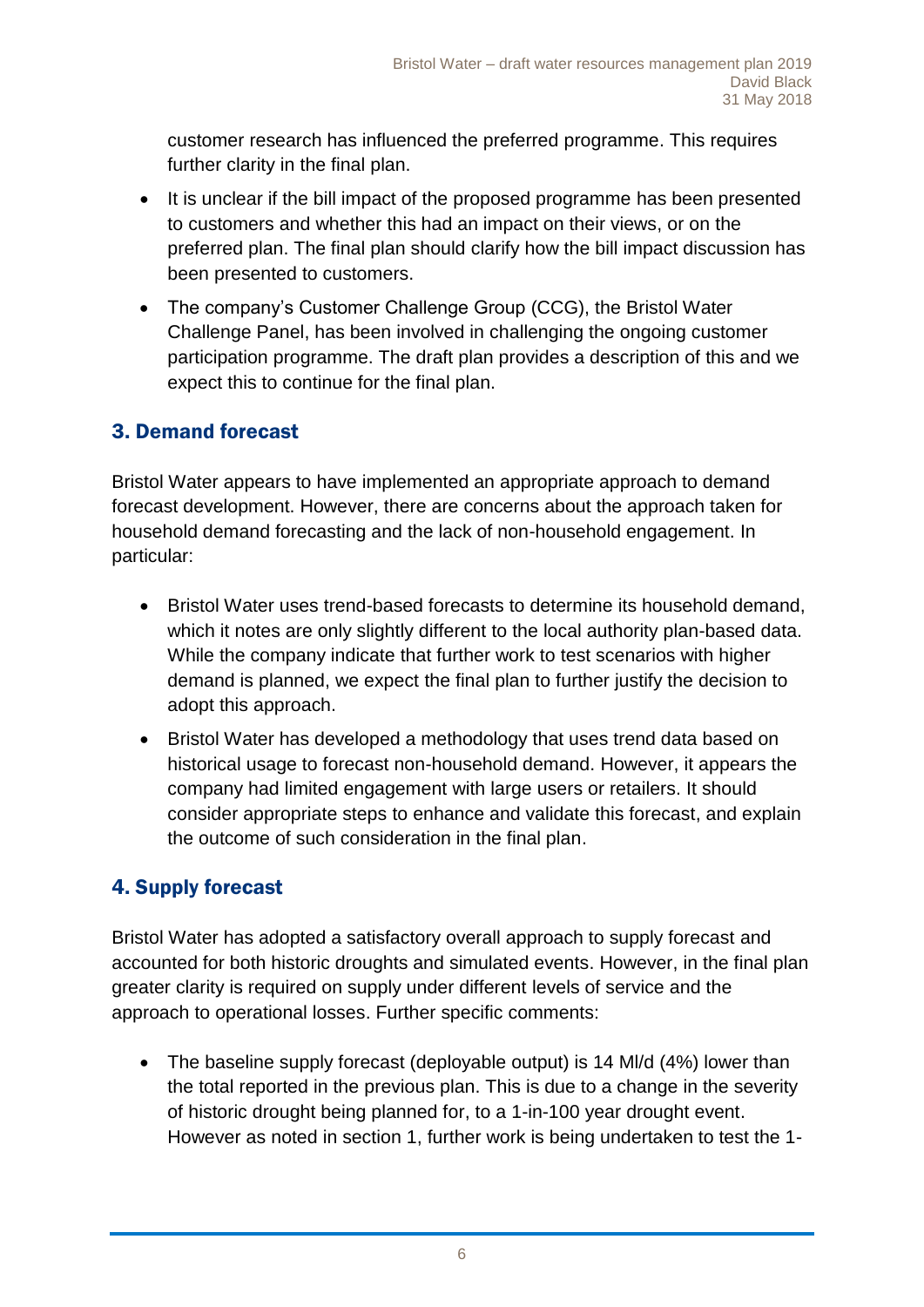in-200 year level and a clear explanation of the impact on supply should be presented in the final plan.

- Abstraction licence changes reduce the supply forecast by approximately 10 Ml/d by 2020. The draft plan incorporated the available information contained in Water Industry National Environment Programme 2 and the final plan should incorporate the next data release (WINEP3). We expect the final plan to explain any changes between these two releases and how the programme has changed as a consequence.
- There has been a significant reduction in outage allowance since the previous plan of 17 Ml/d to 5 Ml/d (1.5% of supply) which we welcome. This difference is caused due to assessment method change and the company has been able to reduce its projected rate of system outage due to forecast improvements in equipment reliability.
- Operational losses (sum of raw water transport and process losses) are around 9% of supply. This is significantly above the industry average of 1.6% and has increased since the previous plan where it was 1.7%. Greater clarity is required on the reasons for this increase and whether further steps could be taken to reduce operational losses in the short term.

# 5. Forecast uncertainty

Uncertainty is not a significant driver of the plan and the overall approach is in accordance with guidelines. The company has re-evaluated headroom since the previous plan which we welcome and note this has resulted in a significant reduction, particularly later in the planning period. For example the previous plan reported target headroom at around 14% in 2040 with the draft plan presenting 6%.

#### 6. Supply-demand balance

Bristol Water's supply-demand balance profile is in line with the assumptions of the individual supply and demand components. It also appears to be consistent with the relevant guidance, subject to the concerns raised on individual components above.

# 7. Options

The company's options assessment process has considered both supply and demand-side options. However, greater clarity is required on the approach adopted to third party options, water trading and the long term ambition around demand management options. Further specific comments: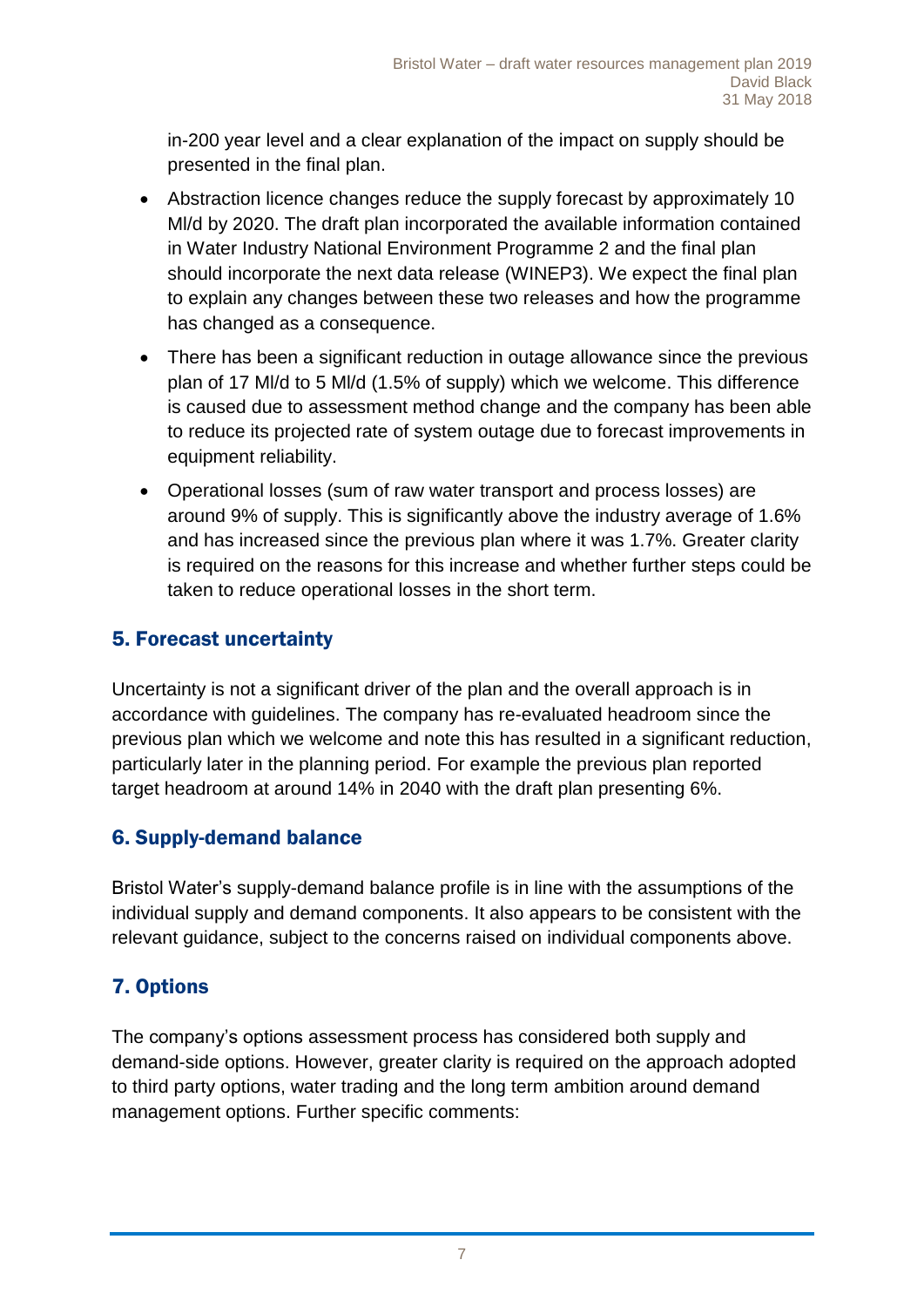- The screening criteria used to develop the feasible list of options appear to be appropriate and in line with the guidance, with both evidence against the criteria and a rejection log included. However, it is unclear how screening was undertaken for generic third party options and this will require further explanation in the final plan.
- The preferred plan does not include any third party options. The third party options included in the appraisal for the draft plan are generic with no details of the proposing companies provided. In the final plan Bristol Water should provide clarity on its approach to third party engagement and further consider what it could do in order to promote these options.
- Bristol Water has held discussions with several other water companies regarding options for water trading and this is reflected in the draft plan. However, only options with Wessex Water were taken forward to the feasible option list. Further considerations:
	- o Bristol Water's plan includes a reduction by 6 Ml/d of a bulk export to Wessex Water from 2043, but Wessex Water appear to have accounted for the reduction from 2020 onwards. The company should clarify this in the final plan and ensure there is alignment between both parties.
	- o A feasible option presented involved a potable supply available from Wessex Water, providing a benefit of 10 Ml/d from 2023. This option is not included in the preferred plan and further clarification is required in the final plan for its rejection.
- The company has selected a lower level of leakage reduction compared with other companies; the draft plan suggests a 14% reduction by 2025 remaining at this level until 2045. Further considerations:
	- o There are minor inconsistencies between the leakage reductions presented in the narrative and planning tables. The narrative suggests leakage reductions are achieved a year earlier than is suggested in the planning tables. This inconsistency should be addressed for the final plan.
	- o Although starting at a comparatively good leakage rate of just less than 80 l/prop/d, post 2025 the draft plan suggests that the company does not have any leakage reduction ambition. This results in the company's relative performance falling and suggests there is scope for further leakage reduction. Greater clarity on long term leakage ambition is required in the final plan.
- The preferred plan forecasts levels of metering to increase by 6% to 62% in 2025 and rising to 84% by 2045. This is based on meter optants and change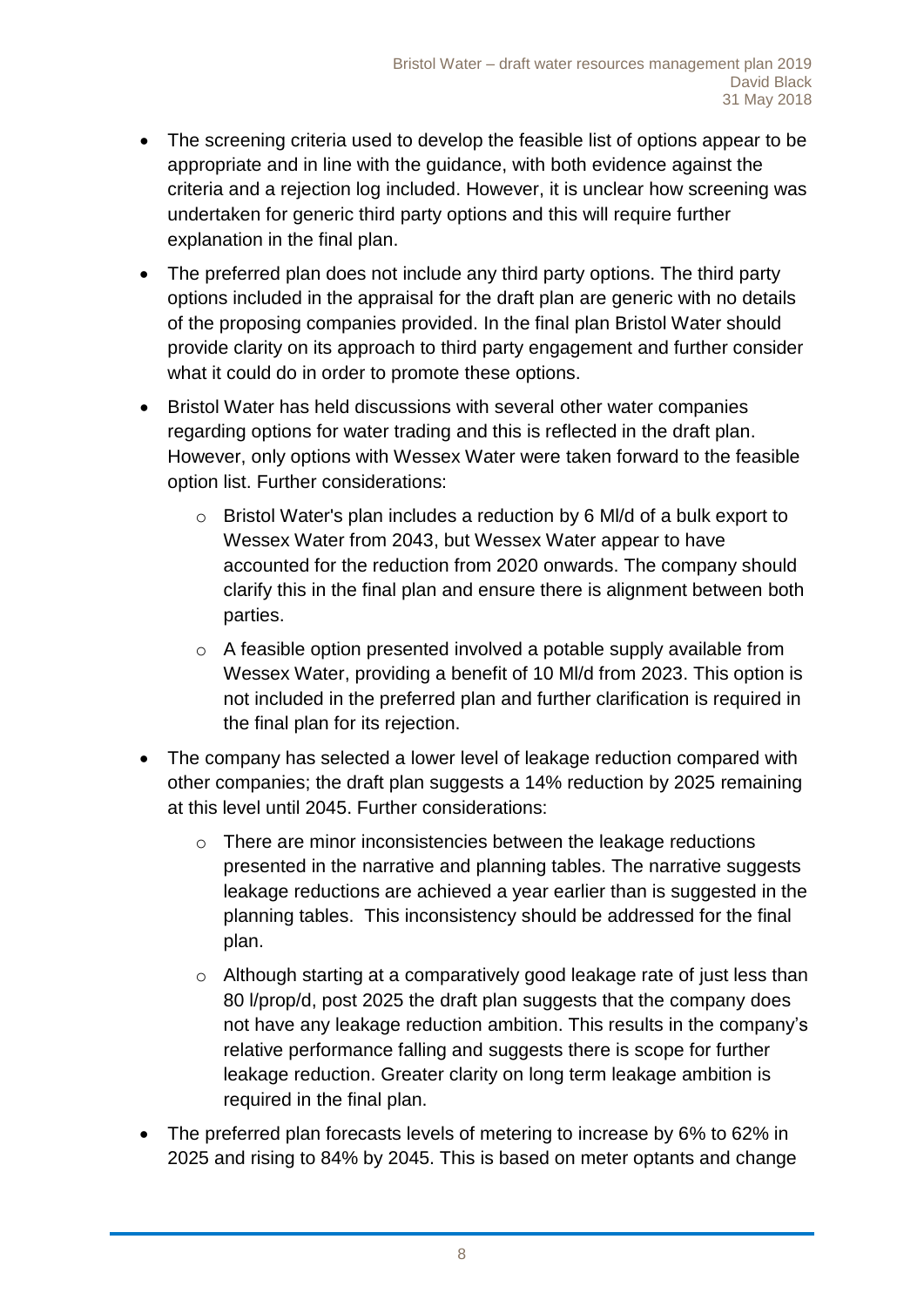of occupier metering and is derived from historical rates over the last few years.

- Water efficiency options are included in the draft plan, however, the company's comparatively high PCC indicates there is potential for further PCC reductions. Further considerations:
	- o The company has forecast a high baseline average PCC of 141 l/h/d at 2020 in comparison with the industry average (136 l/h/d). Further, the lack of ambition in proposed reductions leads to the company's PCC remaining above industry average throughout the plan resulting in a PCC by 2045 of 127 l/h/d.
	- o As noted in section 2 above, customers expressed a preference for water efficiency options and this does not appear to be fully reflected in the current draft plan. For the final plan we expect Bristol Water to consider further water efficiency options and the potential for more ambitious PCC reductions.
- We note that Cheddar 2 reservoir, which was included as a preferred option in the previous plan, is not included as a preferred option in this draft plan. Nonhousehold demand was the key driver for this option in the previous plan and this has been tested as a scenario but it does not result in the reservoir being selected.

# 8. Decision making

Bristol Water has applied an advanced economics of balancing supply and demand (ESBD) approach which is consistent with its problem characterisation. However, the company should justify its decision to constrain the level of demand management measures selected in the preferred plan. In particular:

- Bristol Water has used extended analysis techniques, such as multi-criteria analysis, to support its final plan. The company states this has resulted in a best value plan. The company should ensure that it clearly highlights the metrics used and the differences between the presented best value plan and least cost alternative.
- From the evidence presented it is unclear whether the selected level of ambition in demand management is appropriate. Further considerations:
	- o It appears the preferred option of a reduction in bulk export to Wessex Water, although late in the planning period, has a higher cost than other demand options in the feasible options list, including active leakage control. In the final plan Bristol Water should further justify the